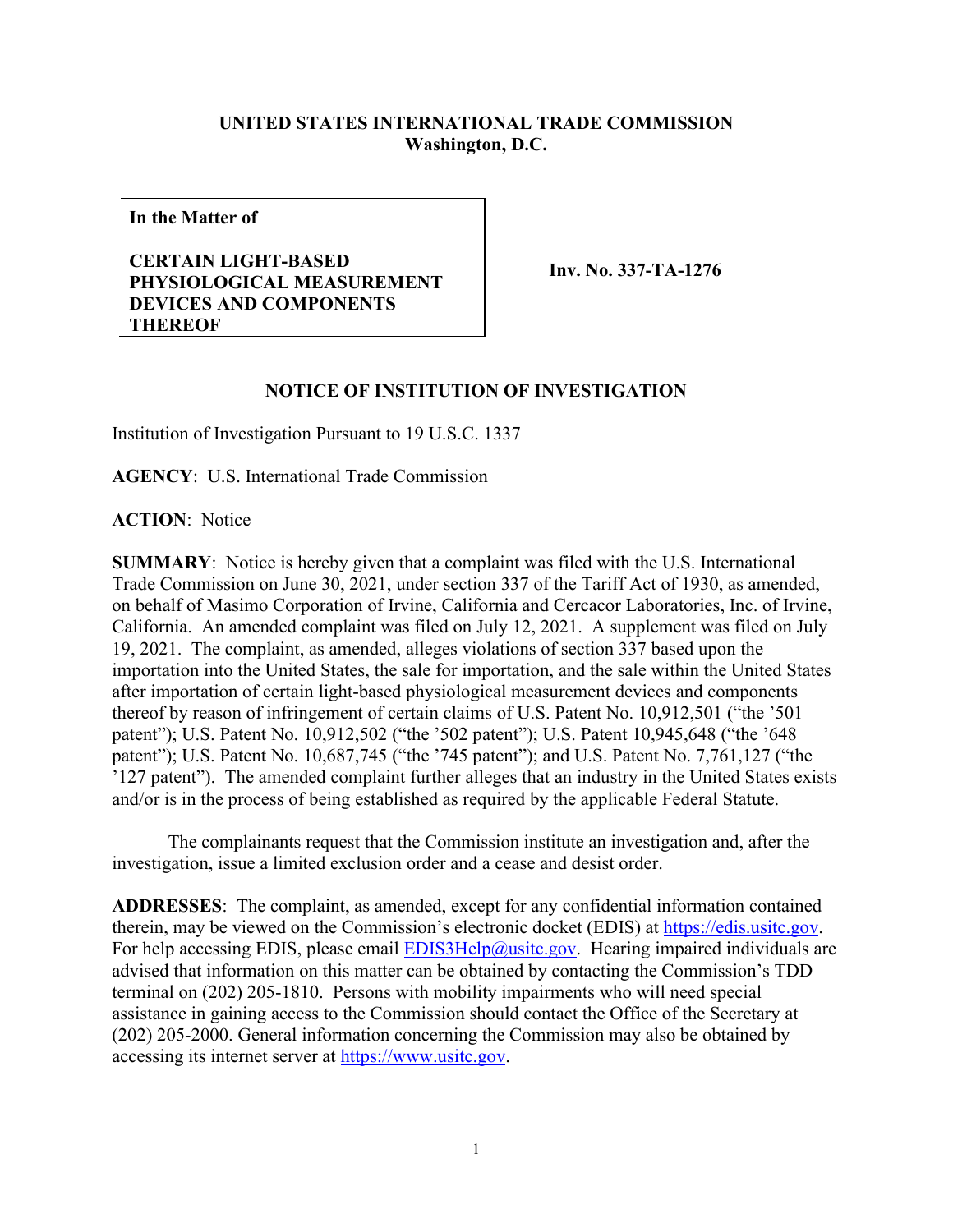**FOR FURTHER INFORMATION CONTACT**: Katherine Hiner, Office of Docket Services, U.S. International Trade Commission, telephone (202) 205-1802.

## **SUPPLEMENTARY INFORMATION**:

**AUTHORITY**: The authority for institution of this investigation is contained in section 337 of the Tariff Act of 1930, as amended, 19 U.S.C. 1337, and in section 210.10 of the Commission's Rules of Practice and Procedure, 19 C.F.R. 210.10 (2020).

**SCOPE OF INVESTIGATION**: Having considered the complaint, the U.S. International Trade Commission, on August 13, 2021, **ORDERED THAT** –

(1) Pursuant to subsection (b) of section 337 of the Tariff Act of 1930, as amended, an investigation be instituted to determine whether there is a violation of subsection (a)(1)(B) of section 337 in the importation into the United States, the sale for importation, or the sale within the United States after importation of certain products identified in paragraph (2) by reason of infringement of one or more of claims 1-9 and 11-30 of the '501 patent; claims 1-2, 4-6, 8-12, 14-22, 24-26, and 28-30 of the '502 patent; claims 1-17 and 19-30 of the '648 patent; claims 1-6, 8-9, 11, 14, 20-24, and 26-27 of the '745 patent; and claims 7-9 of the '127 patent; and whether an industry in the United States exists and/or is in the process of being established as required by subsection (a)(2) of section 337;

(2) Pursuant to section 210.10(b)(1) of the Commission's Rules of Practice and Procedure, 19 C.F.R. 210.10(b)(1), the plain language description of the accused products or category of accused products, which defines the scope of the investigation, is "wearable electronic devices with light-based pulse oximetry functionality and components thereof";

(3) For the purpose of the investigation so instituted, the following are hereby named as parties upon which this notice of investigation shall be served:

(a) The complainants are:

Masimo Corporation 52 Discovery Irvine, CA 92618

Cercacor Laboratories, Inc. 15750 Alton Pkwy Irvine, CA 92618

(b) The respondent is the following entity alleged to be in violation of section 337, and is the party upon which the complaint is to be served:

> Apple Inc. One Apple Park Way Cupertino, CA 95014